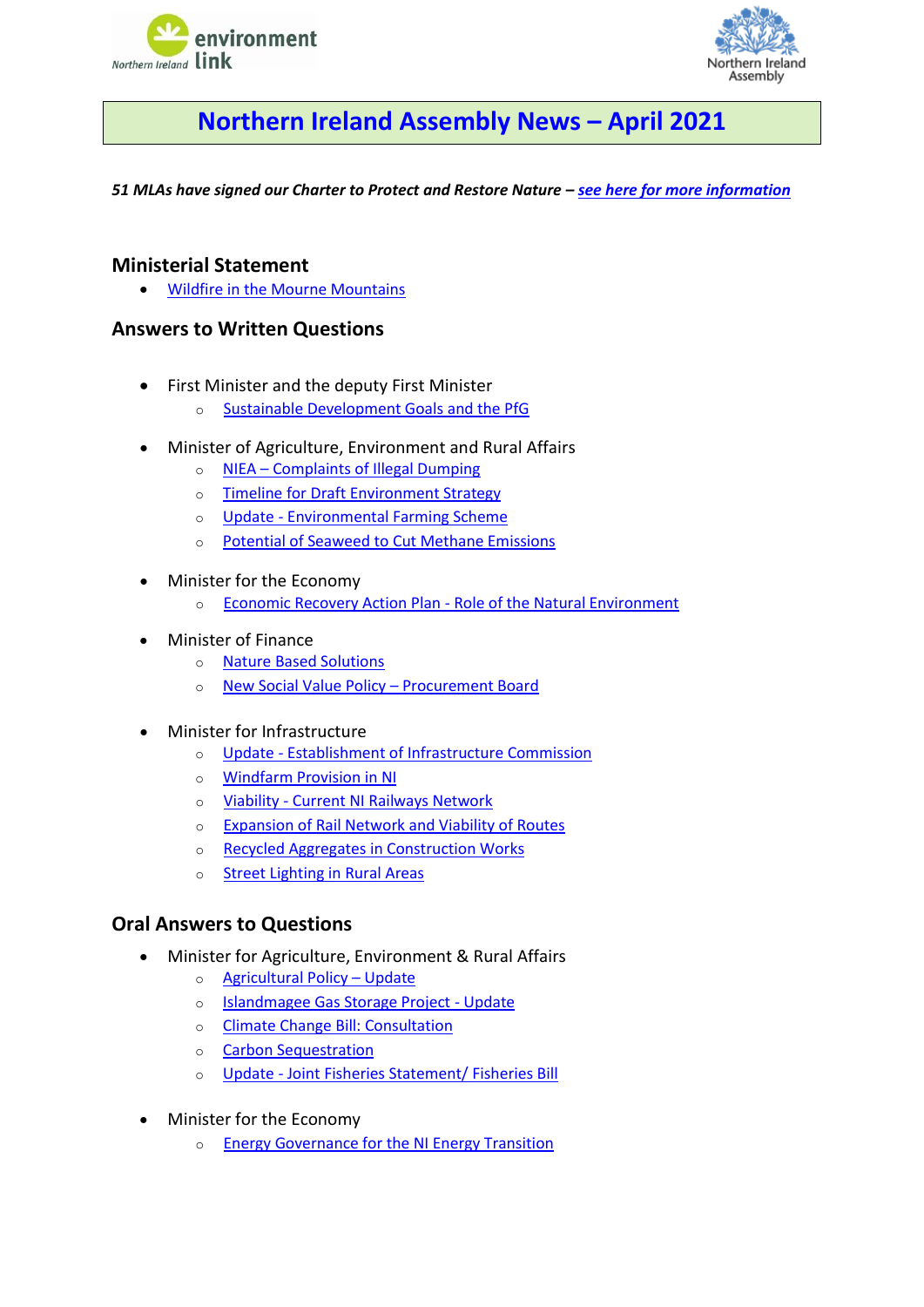



## **Ministerial Statement**

## <span id="page-1-0"></span>**Wildfire in the Mourne Mountains (26 April)**

In his [statement](http://aims.niassembly.gov.uk/officialreport/report.aspx?&eveDate=2021/04/26&docID=334489#3411232) the Minister said that there is no question that there has been extensive and widespread damage to wildlife and the environment. The area affected is the eastern Mournes special area of conservation and area of special scientific interest. It is of significant biological and geological interest due to the size, quality and diversity of the habitats in the area and the presence of particular plant and animal species. It is likely that it will take decades to recover from and there will be a long-term loss to our biodiversity. He added that over the coming months, the NIEA will ensure that there is a full assessment of the biodiversity loss and the necessary recovery action and that enforcement and legislation must be strengthened to deal with the problem. He concluded that '*Wildfires are rarely natural. They are almost always started either deliberately or by reckless burning of inflammable vegetation or material. We need to think about all the measures that can be put in place to deter people from starting such fires*. In 2020, NI Fire and Rescue Service responded to over 1,000 wildfires.

[Back to Top](#page-0-0)

## **Answers to Written Questions**

## **First Minister and deputy First Minister**

## <span id="page-1-1"></span>**Sustainable Development Goals and the PfG (28 April)**

The First Minister and deputy First Minister [outlined](http://aims.niassembly.gov.uk/questions/printquestionsummary.aspx?docid=333277) how they are incorporating delivery of the UN Sustainable Development Goals into the Programme for Government and how they are working to increase public awareness and understanding of the goals. Work is progressing on the development of a new Outcomes Framework to provide strategic direction for the Programme for Government being brought forward by the Executive. A public consultation on a draft Outcomes Framework was concluded on 22 March 2021. It is intended that the Framework should provide a firm basis for the development of crosscutting and impactful action plans to deliver against a vision of societal wellbeing which is aligned to and supports the UN SDGs. Performance against the Outcomes contained in the PfG Framework will be reported on in a timely manner through PfG monitoring webpages that will also demonstrate linkages to and progress towards the achievement of the SDGs. A PfG communications plan will be established which will provide further opportunities to promote awareness and understanding of the SDGs.

[Back to Top](#page-0-0)

## **Minister of Agriculture, Environment and Rural Affairs**

## <span id="page-1-2"></span>**NIEA – Complaints of Illegal Dumping (2 April)**

The Minister [provided](http://aims.niassembly.gov.uk/questions/printquestionsummary.aspx?docid=331691) detailed tabular information in relation to (i) the number of complaints received by NIEA in relation to illegal dumping and landfill; (ii) how long it takes for a complaint to be fully investigated; (iii) what enforcement action has been taken; and (iv) how much it has cost his Department to clear up the waste, broken down by local council area, in each of the last three years.

## <span id="page-1-3"></span>**Timeline for Draft Environment Strategy (1 April)**

The Minister [stated](http://aims.niassembly.gov.uk/questions/printquestionsummary.aspx?docid=331106) that business units across DAERA are in the process of supplying relevant input to the draft Environment Strategy. Officials are also currently engaging with senior contact points in other Departments to secure input on what measures those Departments are and will be taking to improve the natural environment. Subject to Executive approval, it is intended that the draft Strategy will be published for consultation this spring, with the final Strategy being published this autumn. The Minister added that he was committed to ensuring that we take the time necessary to deliver a comprehensive and ambitious Strategy which will play a key role in shaping our environment in the coming decades.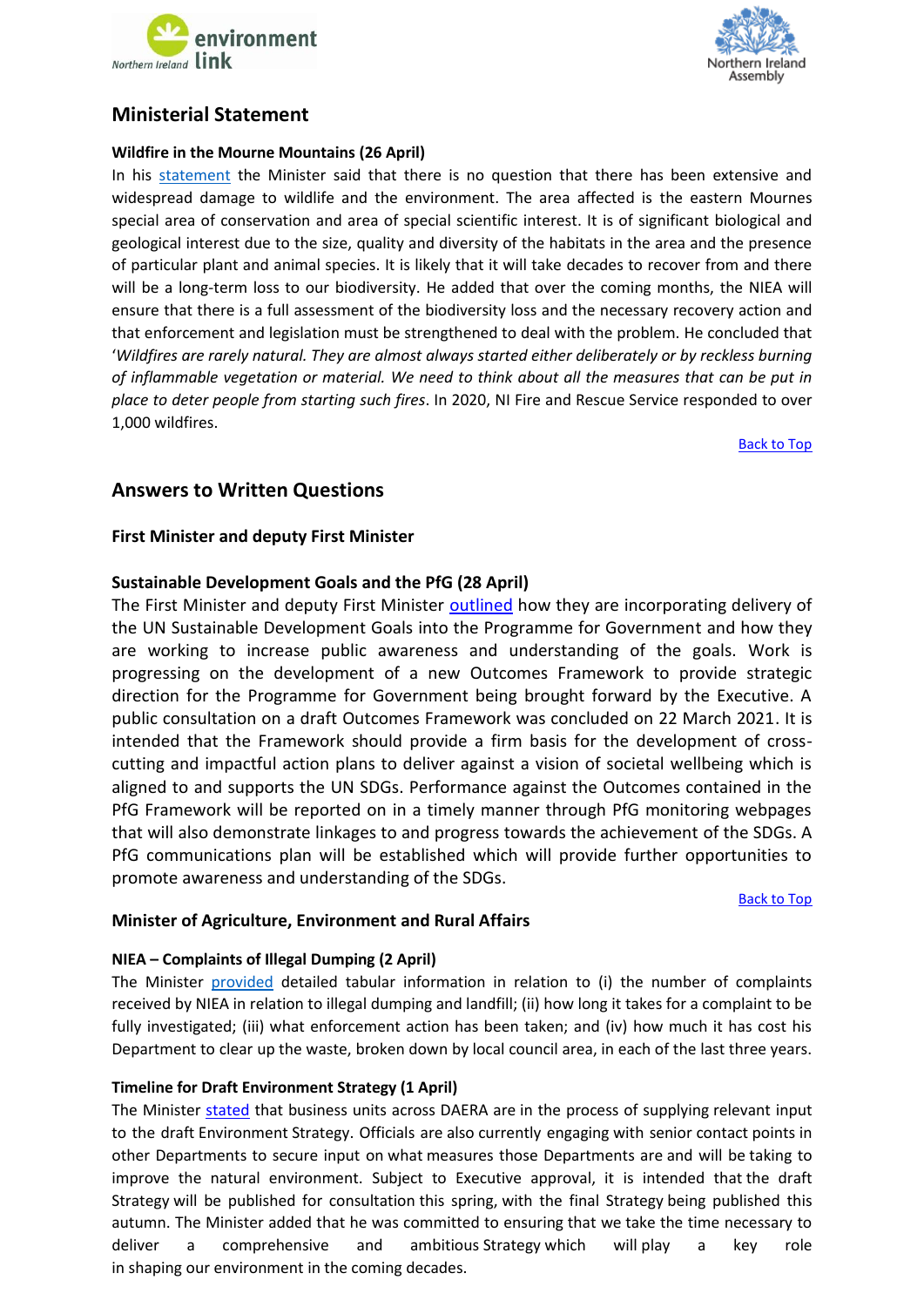



#### <span id="page-2-0"></span>**Update - Environmental Farming Scheme (14 April)**

The Minister [revealed](http://aims.niassembly.gov.uk/questions/printquestionsummary.aspx?docid=334112) that following four Tranches, there are currently over 5000 farmers participating in the scheme, 4,161 in the Wider element and 898 in the Higher, with approximately £65 million of National and EU co-funded monies committed to delivering the scheme aims. Against our key outcome target for EFS Higher of 60,000 ha of environmentally designated land and priority habitat under favourable management, DAERA currently have some 50,410 ha of Higher land under agreement. Through EFS Wider, commitments include some 486km of Planting New Hedgerows and 214 Ha of Provision of Winter Feed Crop for Wild Birds. DAERA have also protected 2,800km of watercourses from access by livestock. Once Tranche 4 is fully delivered, EFS will have supported the planting of approximately 680,000 native trees. Tranche 5 EFS Higher will open for applications on 29 April with the Wider element opening this summer. Tranche 6 is planned to open in 2022.

#### <span id="page-2-1"></span>**Potential of Seaweed to Cut Methane Emissions (15 April)**

The Minister was asked for his assessment on the potential merits of introducing seaweed into cows' diets to cut methane emissions. He [replied](http://aims.niassembly.gov.uk/questions/printquestionsummary.aspx?docid=332388) that DAERA is working in partnership with the Agri-Food and Bioscience Institute (AFBI) who have been conducting their own research into the use of seaweed as a mitigation for methane emissions caused by the process of fermentation within ruminants. AFBI are currently working closely with several EU partners on a project to investigate local seaweeds for feed additives for cattle and sheep under NI farming conditions. Officials are aware of the findings from the research carried out elsewhere, while the findings look very positive in terms of seaweeds ability to partially counteract methane emissions from cows, more work is required to establish if there would be enough supply of seaweed available to make this a viable option for mitigating methane emissions. One other potential downside is that research shows that seaweeds contain inorganic elements and heavy metals such as iodine, bromine, arsenic and other bioactive organic compounds. At high levels these may cause toxicity in animals and humans. Chronic excess iodine intake from consumption of kelp meal in dairy cows can lead to iodineenriched milk, and this may lead to excess iodine consumption in humans where iodine intake is already sufficient. DAERA officials continue to work in partnership with the agri-food industry to minimise the sectors' environmental impact.

## <span id="page-2-3"></span>**Update - Joint Fisheries Statement/ Fisheries Bill (26 April)**

The Minister provided an [update](http://aims.niassembly.gov.uk/questions/printquestionsummary.aspx?docid=333554) on the Fisheries Statement and Fisheries Bill. The Fisheries Act 2020 sets out the UK's fisheries objectives and requires the UK fisheries administrations acting jointly to prepare and publish a Joint Fisheries Statement (JFS) for consultation. The draft JFS will set out the joint fisheries policies and how they will meet the fisheries objectives. Officials are currently working with their counterparts in the fisheries administrations in England, Scotland and Wales on drafting the text of the JFS and the preparatory work on statutory assessments and consultation exercises. Drafting of the JFS and associated assessments will continue until Autumn 2021. Devolved Ministers will be asked to agree the draft before consultation. Thereafter, the Department must specify a period of scrutiny of the draft JFS by the Assembly, and lay a copy of the consultation draft before the Assembly. The draft JFS will be brought to the attention of the AERA Committee during this period. The public consultation on the JFS is planned from late December 2021 to early March 2022, for a 13 week period. The JFS must be published by 23 November 2022.

[Back to Top](#page-0-0)

#### **Minister for the Economy**

#### <span id="page-2-2"></span>**Economic Recovery Action Plan - Role of the Natural Environment (29 March)**

The Minister for the Economy [stated](http://aims.niassembly.gov.uk/questions/printquestionsummary.aspx?docid=331718) that 'Building a Greener Economy' is one of the 4 pillars of her Economic Recovery Action Plan. The actions under this pillar outline her intention to promote a greener economy and future through development in areas such as clean energy, energy efficiency and green innovation. Furthermore, 'they recognise that a sustainable and environmentally responsible recovery will not only benefit the natural environment, but create opportunities to build resilience; increase productivity; create jobs and strengthen our competitiveness'.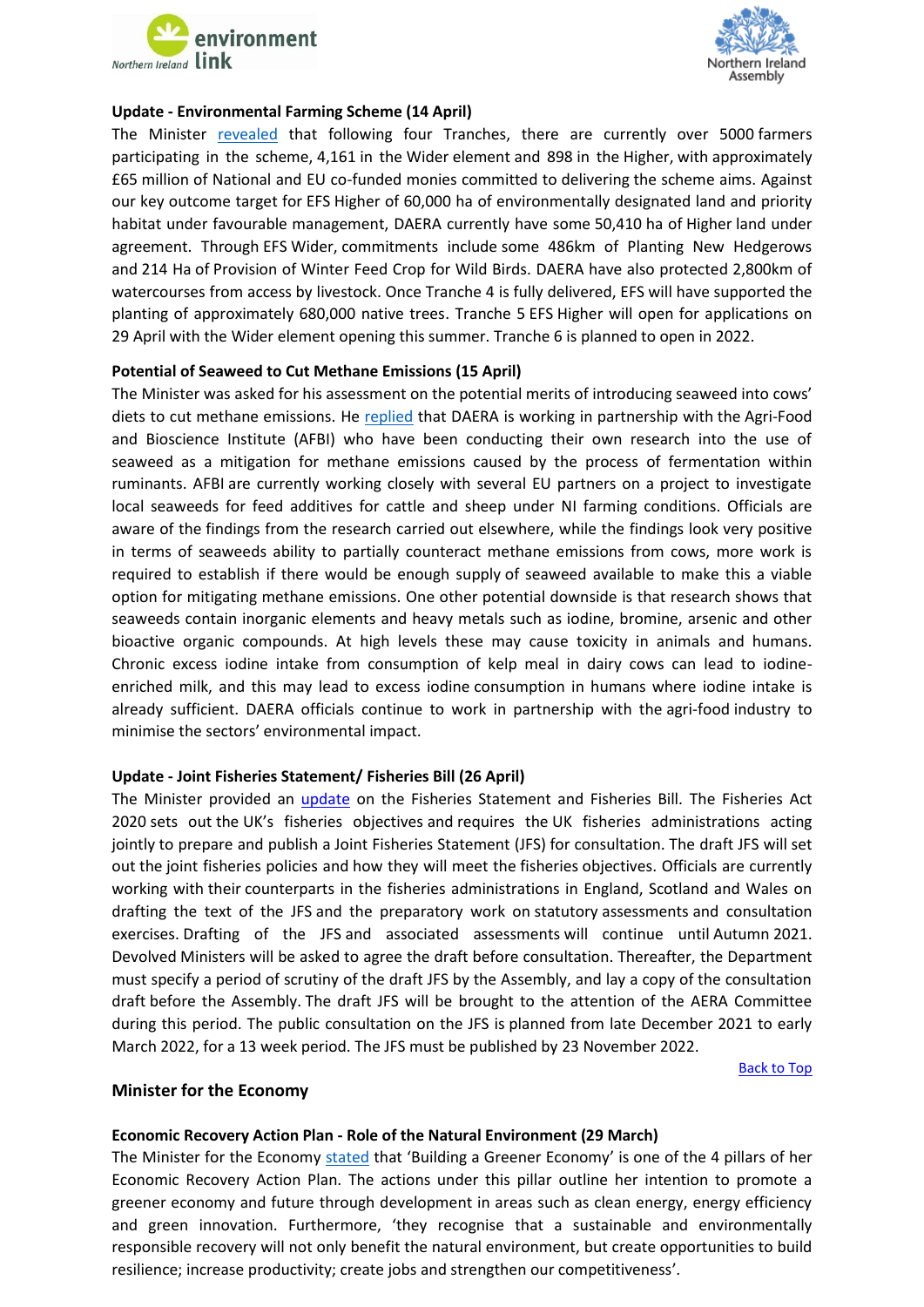



## **Minister of Finance**

#### <span id="page-3-0"></span>**Nature Based Solutions (29 March)**

The Minister of Finance was [asked](http://aims.niassembly.gov.uk/questions/printquestionsummary.aspx?docid=331442) what categories of nature-based solutions his Department is considering for future investment. He replied that the new social value policy will set out how the imperative of reducing carbon emissions will be integrated into procurement. The Minister is working with the Procurement Board to develop an enhanced social value model which will look to reduce carbon emissions through the performance of government contracts both with the main contractor and associated supply chains. This will include a target of developing procurement strategies and specifications that:

- Deliver additional environmental benefits in the performance of the contract including working towards net zero greenhouse gas emissions.
- support environmental protection and improvement.
- encourage supply chains that minimise carbon emissions.
- encourage companies to employ low or zero-carbon practices and/or materials.

He added that he was a member of the Inter-Ministerial Group on Green Growth which is overseeing the development of a Green Growth Strategy on behalf of the Executive and that his officials are also liaising with colleagues in other Departments on related cross-departmental issues which include the development of an Energy Strategy with the Department for the Economy, and 'Future Generations' work on carbon reduction planning with DAERA. Ultimately it will be for the Executive and individual Ministers to decide how this wider strategic framework will help inform future investment priorities including nature-based solutions.

#### <span id="page-3-1"></span>**New Social Value Policy – Procurement Board (20 April)**

The Minister of Finance provided an [update](http://aims.niassembly.gov.uk/questions/printquestionsummary.aspx?docid=335245) on the new social value policy being developed by the Procurement Board. The Board is currently considering an enhanced social value policy which is linked to PfG outcomes. This policy will address a number of specific social, economic and environmental areas such as: Employment, training and skills; Building ethical and resilient supply chains; Equal opportunity and employment practices; Climate change; and Wellbeing; and will allocate a minimum weighting of the award criteria to social value when assessing bids. An innovation lab is planned for 5 May to discuss and finalise the new policy. The Minister said he would update the Assembly as soon as this is agreed by the Executive.

[Back to Top](#page-0-0)

#### **Minister for Infrastructure**

#### <span id="page-3-2"></span>**Update - Establishment of Infrastructure Commission (2 April)**

The Minister [stated](http://aims.niassembly.gov.uk/questions/printquestionsummary.aspx?docid=332674) that she established a Ministerial Advisory Panel on Infrastructure in August 2020 to consider how an Infrastructure Commission for Northern Ireland might support more effectively the long-term planning and development of relevant infrastructure here. The Panel undertook a short, sharp exercise and presented a report on their findings in the autumn. The Minister has shared the report with Executive colleagues, the Infrastructure Committee and the Speaker and has also published the report on the Department's website. Since then, the Minister has been engaging with Executive colleagues to consider how we might establish an Infrastructure Commission to support the long-term planning and delivery of infrastructure particularly in the context of our Covid recovery.

#### <span id="page-3-3"></span>**Windfarm Provision in NI (31 March)**

The Minister for Infrastructure was asked to detail (i) the processes used to cumulatively assess the provision of windfarms in NI; and (ii) at what stage would it be considered an over saturation for the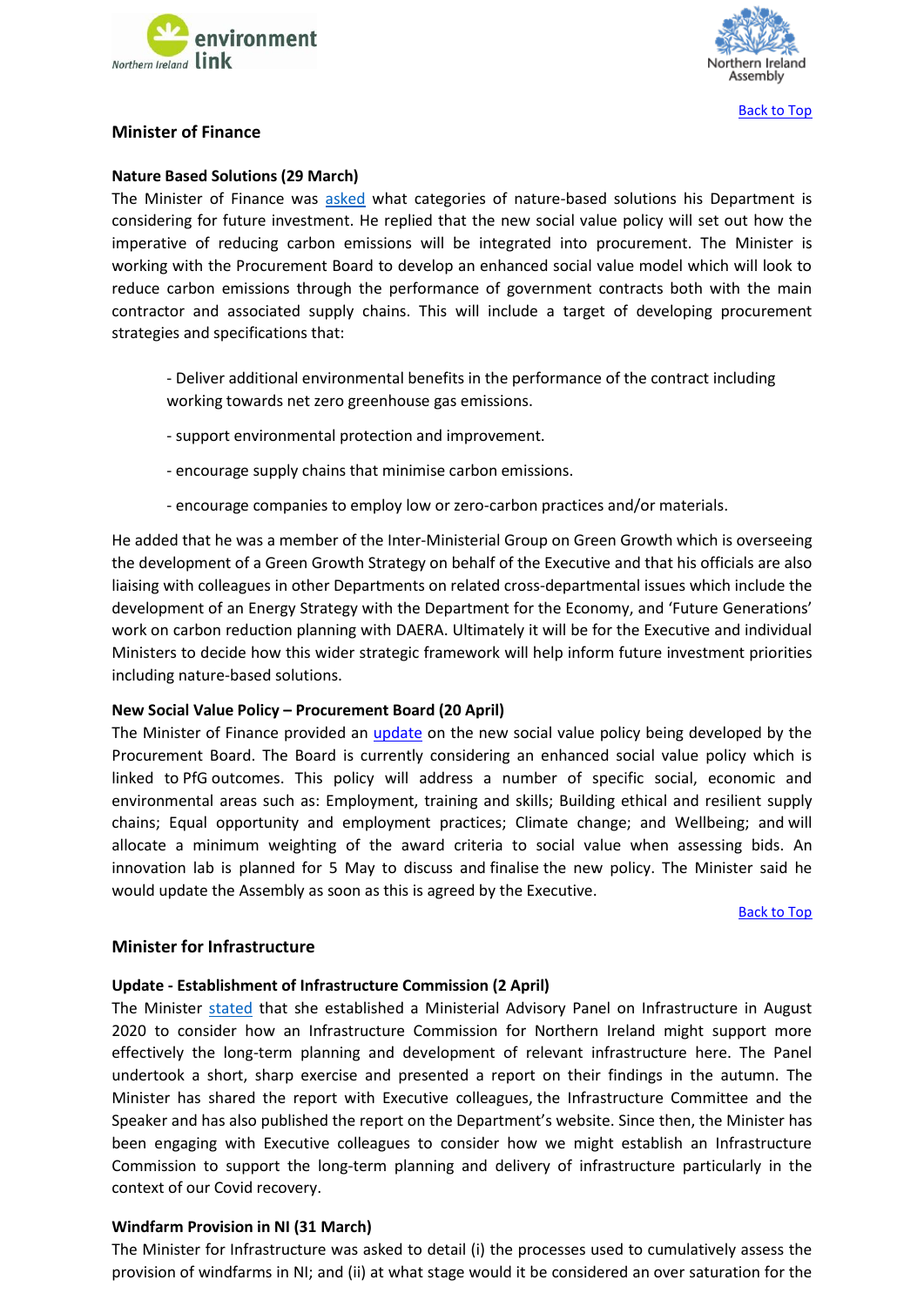



relevant local environment. Sh[e replied](http://aims.niassembly.gov.uk/questions/printquestionsummary.aspx?docid=332212) that (i) Under the Strategic Planning Policy Statement (SPPS) and Planning Policy Statement 18: Renewable Energy, applications for wind energy development are required to demonstrate that the development will not have an unacceptable impact on visual amenity or landscape character, and that the development has taken into consideration the cumulative impact of existing wind turbines. The supplementary planning guidance 'Wind Energy Development in Northern Ireland's Landscapes' is also taken into account in assessing all wind turbine proposals. This document identifies landscape characteristics that may be sensitive to wind turbine development and provides guidance on the landscape and visual analysis process, and the indicative type of development that may be appropriate. Information on landscape and visual impact and an assessment of cumulative impacts are generally prepared by the applicant and submitted to accompany a planning application, for example as part of an Environmental Statement. The Planning Authority will evaluate that information, carry out a site visit and reach its own consideration of the proposal. (ii) A planning application for a particular windfarm could be refused on the grounds that it would result in unacceptable adverse impact on visual amenity and landscape character by reason of the cumulative effects of the development in addition to other existing wind farms in the locality. However, as each landscape is unique and has different characteristics, it is not possible to stipulate the stage at which a local environment could reach saturation point. Each proposal is considered on its own individual merits taking into account all material planning considerations, including planning policy.

#### <span id="page-4-0"></span>**Viability - Current NI Railways Network (30 March)**

The Minister [stated](http://aims.niassembly.gov.uk/questions/printquestionsummary.aspx?docid=332192) that prior to the onset of the Covid-19 pandemic, NI Railways carried almost 16 million passengers per year. In the five years prior to Covid, the passenger growth on the rail network has grown in excess of 26%, and with the introduction of new train carriages, and infrastructure projects such as the new North West Hub, she is confident that our rail infrastructure will play a key role in our green climate agenda, providing sustainable mass transit options.

#### <span id="page-4-1"></span>**Expansion of Rail Network and Viability of Routes (8 April)**

The Minster [stated](http://aims.niassembly.gov.uk/questions/printquestionsummary.aspx?docid=332193) that she had huge ambitions for our rail network and was keen to do all that she can to explore how we can progress rail improvements to better connect communities, businesses and address regional imbalance while tackling the climate crisis. Her Department is currently bringing forward the Transport Plan for the Regional Strategic Transport Network (RSTNTP) and, amongst other measures, this will consider improvements to our rail network. This will include examining how best to optimise the existing network through increased frequency of services and reduced journey times, whilst also looking at the practicalities of expanding the network. The Draft RSTNTP is scheduled for full public consultation in late 2021. In addition she has: commenced a new feasibility study to get the Phase 3 upgrade of the Derry to Coleraine railway back on track; commissioned a separate study to explore the option of halts and associated park and ride facilities at Strathfoyle, Eglinton/City of Derry Airport and Ballykelly; agreed to provide financial assistance for a feasibility study to examine whether the former track bed between Portadown and Armagh is suitable for restoration; engaging with, and make representations to, the British Government to honour the commitments made in New Decade New Approach to 'turbocharge infrastructure' including a high speed rail link between Belfast, Dublin and Cork; and reached agreement with the Transport Minister, Eamon Ryan TD, to extend the feasibility study into high speed rail between Derry-Belfast–Dublin–Cork to a Strategic All Island Rail Review that will allow us to consider our rail connectivity across the island.

#### <span id="page-4-2"></span>**Recycled Aggregates in Construction Works (19 April)**

The Infrastructure Minister was asked how recycled aggregates are included in construction works undertaken by her Department. She [replied](http://aims.niassembly.gov.uk/questions/printquestionsummary.aspx?docid=333119) that the general approach within the construction industry is to recycle material when possible, rather than sending it to land fill. For example, 40 thousand cubic metres of existing bituminous surfaces were recycled, along with 2 million cubic metres of excavated material, was reused as fill on the A6 Dungiven to Drumahoe scheme. The use of recycled aggregates is permitted on highway projects provided they meet the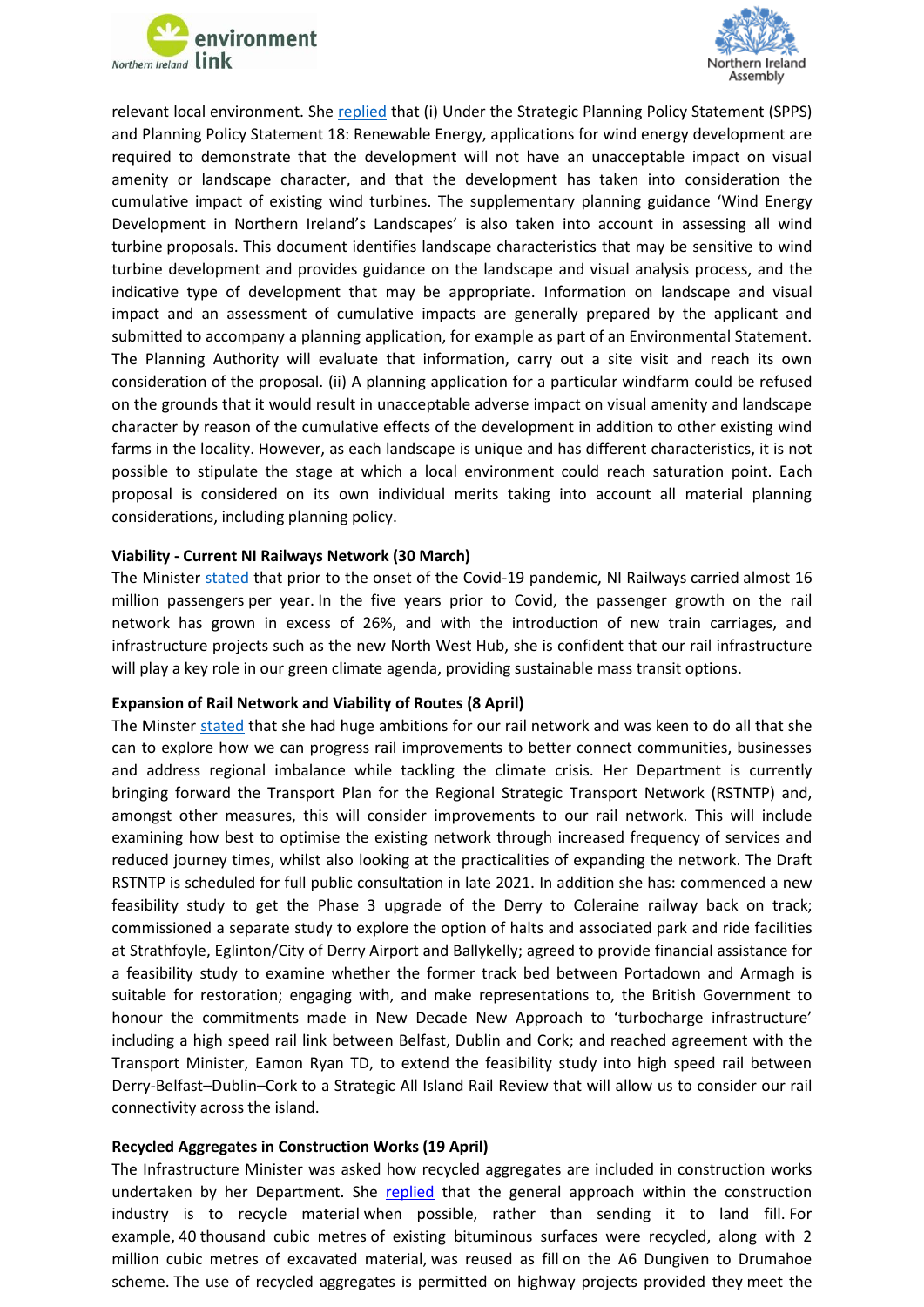



physical and chemical properties set out in Specification for Highway Works in the Manual of Contract Documents for Highway Works. These requirements ensure that the materials selected for use: Can effectively perform their intended function, within the structure of the road; Will not pose an environmental hazard; and Will not present a significant health and safety risk. Reuse and recycling of material is also promoted within the internal DfI Roads Environmental Manual.

## <span id="page-5-0"></span>**Street Lighting in Rural Areas (26 April)**

The Minister was asked whether she has any plans to revise the criteria applied to applications for street lighting in rural areas. She [replied](http://aims.niassembly.gov.uk/questions/printquestionsummary.aspx?docid=335607) that to ensure objectivity and consistency her Department uses two main criteria when considering the provision of street lighting in rural areas: The density of housing within a community, including public buildings with significant night time use and Road safety, where street lighting would contribute to a reduction in the number of night-time collisions.

These criteria serve to balance the demand for more rural lighting against the unwelcome effects of increased urbanisation of the countryside, the environmental impact of night sky light pollution on people, wildlife and flora and the financial costs of providing and maintaining additional public lighting installations. She added that given that the current policy provides a good balance between safety, environmental and financial needs, there are no current plans to change this policy which also reflects the policy adopted by previous Ministers.

[Back to Top](#page-0-0)

## **Oral Answers to Questions**

## **Minister of Agriculture, Environment and Rural Affairs**

## <span id="page-5-1"></span>**Agricultural Policy – Update (13 April)**

The Minister was asked [\(Question 2\)](http://aims.niassembly.gov.uk/officialreport/report.aspx?&eveDate=2021-04-13&docID=332317#AQO%201835/17-22) for an update on the development of a future agricultural policy. He replied that DAERA is now at an advanced stage in the development of a draft policy framework portfolio, which he hopes to publish in the coming months. The framework has been defined around the four key outcomes of increased productivity, improved resilience, environmental sustainability and improved supply chain functionality. As that work continues in the years ahead, he stated that DAERA will continue to engage with our farmers, land managers and environmental stakeholders to co-design new agricultural policies. In response to a supplementary question, he added that he has asked officials to work up a bid to be made to the Department of Finance for the significant investment and support for the farming community to engage, where they can, in activities that will significantly reduce the carbon footprint and increase carbon capture. However, he further added that he did not think that we would be able to introduce an agricultural Bill during the lifetime of this Assembly, which runs to May 2022.

## <span id="page-5-2"></span>**Islandmagee Gas Storage Project - Update (13 April)**

The Minister stated  $(Question 4)$  that he had received a portfolio of documents on the Islandmagee gas storage proposals and he was also considering review documentation for the other two DAERA licences that were issued back in 2014 - a water discharge consent and a water abstraction licence. As the documentation is comprehensive it will therefore take some time to be considered fully. He added that while he recognised that the proposed development is unpopular with some local residents, that in itself does not mean that it is controversial under the legislation on Executive referral. He concluded that he was considering the option of Executive referral.

## <span id="page-5-3"></span>**Climate Change Bill: Consultation (13 April)**

The Minister stated [\(Topical Question](http://aims.niassembly.gov.uk/officialreport/report.aspx?&eveDate=2021/04/13&docID=332317#3383859) 3) that DAERA have been taking advice from the Climate Change Committee from which he recently received a letter that the committee's *"analysis has not produced a scenario for the UK net zero in 2050 that sees Northern Ireland reach net zero in the same year. We are not therefore able precisely to calculate the costs of Northern Ireland reaching net zero, but they will almost certainly be higher than those of the 82% reduction target by up to £900 million a year by 2050. If engineered removals technologies are used, the context of a net zero 2050 target for the whole of the UK is also important".* The Minister has set it out that his Bill will set targets to